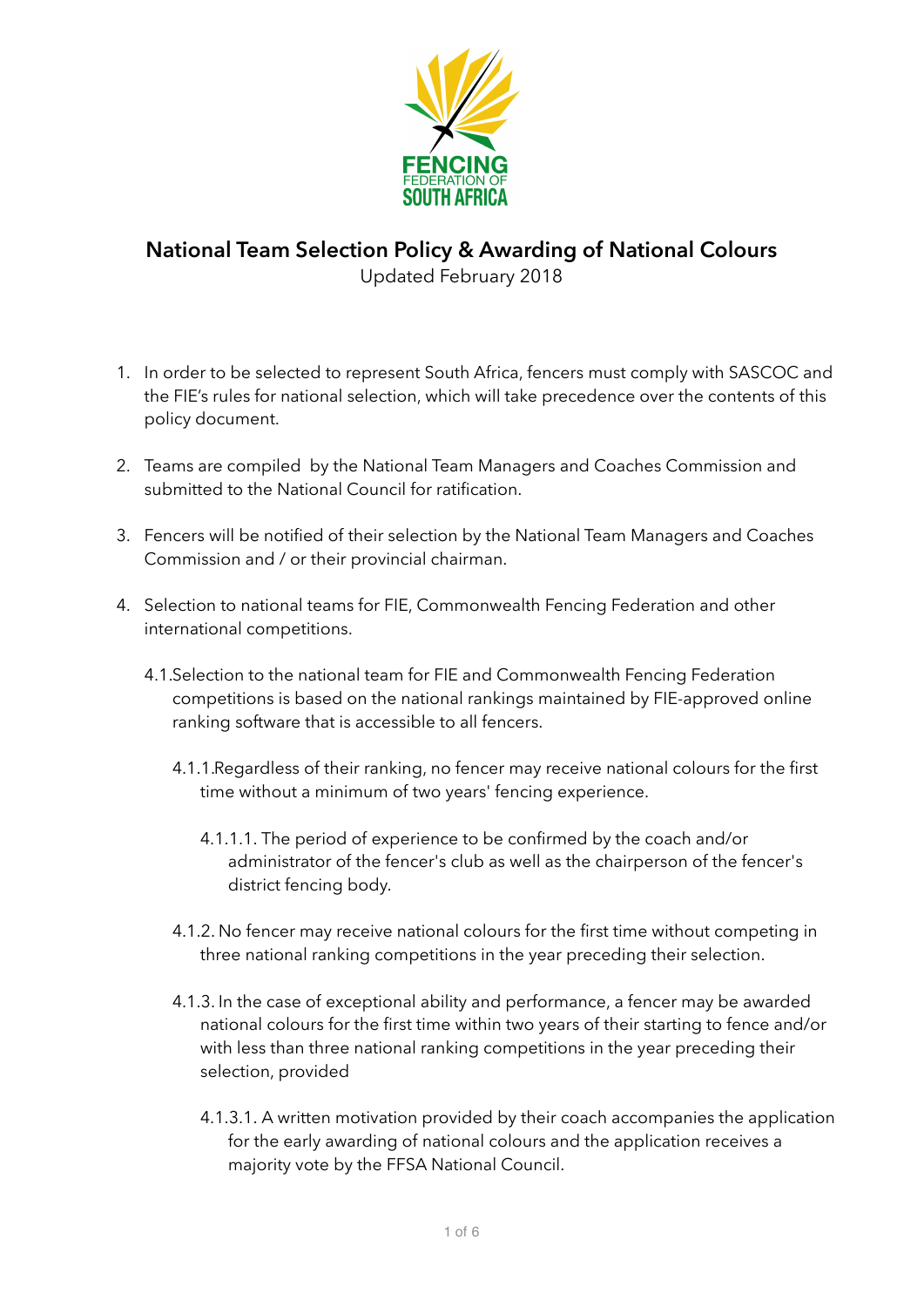- 4.2.The selections are based on the best four results from a rolling roster of national ranking and internationally approved competitions immediately prior to the selection date.
	- 4.2.1.From 1 January 2019, selection will be based on the best three results from a rolling roster of national ranking and internationally approved competitions immediately prior to the published selection cut-off date.
- 4.3.Selections for specific international competitions are to be decided and announced after a national ranking competition specified by the National Council during the finalization of the annual fencing calendar. The competition will be roughly two months before the commencement of the international competition for which the fencer is selected.
- 4.4.Fencers are selected from the number one position in their age / gender / weapon category in a descending order to the number of entrants per country allowed in that specific international competition.
	- 4.4.1.If a fencer in a selectable position is not eligible through nationality, lack of required experience or non-availability to represent South Africa in the competition the next highest ranked eligible fencer is selected.
- 4.5. A reserve is to be selected for each age / gender / weapon category in case one of the selected fencers is unable to compete in the competition and/or the reserve fencer is required as a reserve in a team event.
	- 4.5.1. The reserve fencer will either be the highest ranked, eligible fencer, not meeting the requirements of 4.4 or a fencer lower down the ranking lists nominated by the National Team Managers and Coaches Commissions and who receives the majority vote of the National Council.
	- 4.5.2. In the case of Commonwealth Championships there will be two reserve fencers being the highest ranked, eligible fencers not meeting the requirements of 4.4 or a fencer lower down the ranking lists nominated by the National Team Managers and Coaches Commission and receives the majority vote of the National Council. Reserve fencers will be select in the following order:
		- 4.5.2.1.Nominated fencer, if applicable.
		- 4.5.2.2.Highest ranked fencer
- 5. Selection to national teams for competition falling under the management of SASOC, including, but not exclusive to, the Olympic Games and African Games.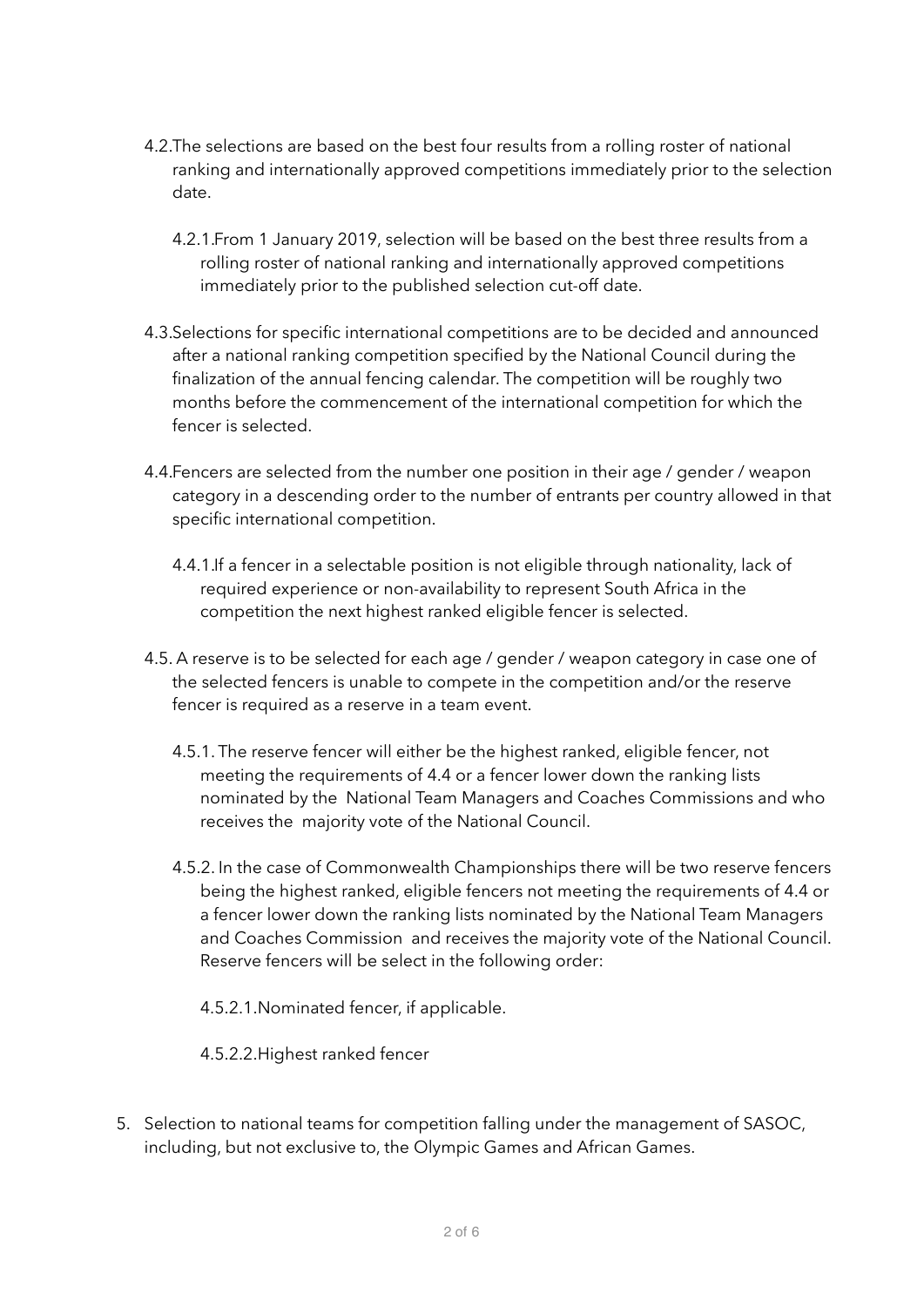- 5.1.If there is no additional selection requirement then the selection policy per section 4 herein 4 is to be used.
- 5.2.If selection requires a diversity or other specific quota, the selection policy is as follows:
	- 5.2.1.The team is selected as per 4.4 and should that team meet the SASCOC selection criteria then the team stands.
	- 5.2.2.If the team selected as per 4.4 does not meet the SASCOC selection criteria then the following applies:
		- 5.2.2.1.Working through individual age / gender / weapon categories the lowest ranked selected fencer is replaced by the highest ranked fencer meeting the SASCOC selection criteria until such time as the SASCOC selection criteria is met.
		- 5.2.2.2. Reserve fencers are selected as according to 4.5 taking into account the SASCOC requirements and the process outlined in 5.2.2.1
		- 5.2.2.3.If the SASCOC selection policy can not be reasonably met, including but not exclusive to the ability of eligible fencers, the FFSA National Executive Committee can apply exemption to rule from SASCOC.
- 6. Before a fencer can compete in the World Championship or be nominated for a national team selected and managed by SASCOC, they need to compete in the same age and weapon category in at least one of an African Championship, or world championship, or a FIE A-Grade competition and achieve acceptable results which are defined as:
	- 6.1.1.From 1 January 2017, having finished in the top 75% of an individual event
	- 6.1.2.From 1 January 2020, having finished in the top 70% of an individual event
	- 6.1.3.From 1 January 2022, having finished in the top 65% of an individual event
	- 6.1.4.From 1 January 2024, having finished in the top 60% of an individual event
	- 6.1.5.From 1 January 2026, having finished in the top 55% of an individual event
	- 6.1.6.From 1 January 2028, having finished in the top 50% of an individual event
	- 6.2.The fencer does not need to compete in the African Championship, or world championship or FIE A-Grade competition in the same year as the world championship or a national team selected and managed by SASCOC
	- 6.3.All fencers who have previously medalled in any African Championship, Commonwealth Fencing Championship or reached the last 64 in any FIE A-Grade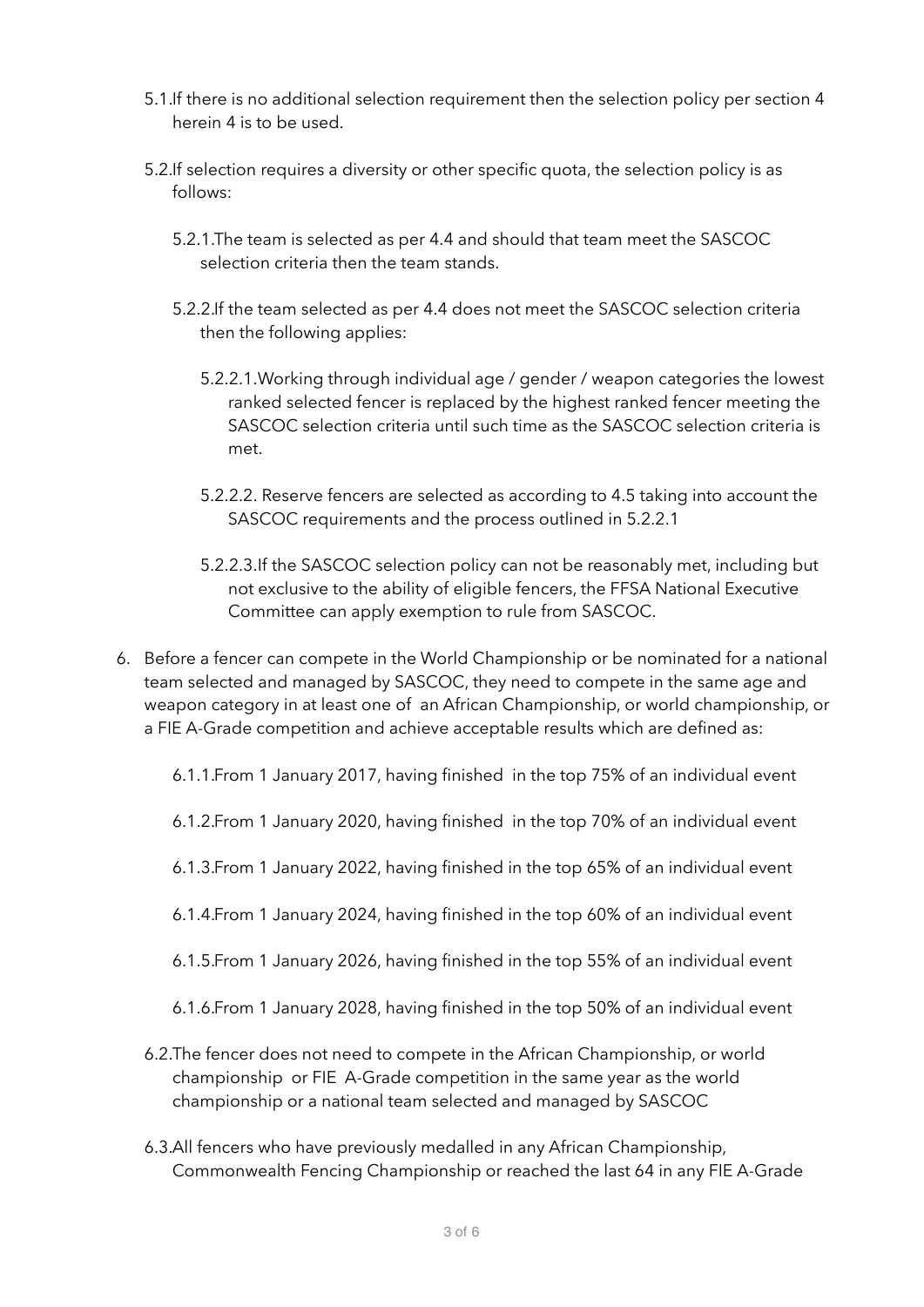competition will be allowed to compete in world championships, dependent on their national rankings and possession of a valid international licence.

6.3.1.This exemption is valid until 31 December 2020.

- 6.4.For team events, fencers, not having the met the criteria outlined in 7, can be selected provided their nomination by the National Team Managers and Coaches Commission received the majority support of the National Council.
- 6.5.Selection to the African Championships and Commonwealth Fencing Championships will be based on national rankings and possession of an international licence
- 7. From time to time, fencers are invited to attend a non-competition event such as a training camp. In these case a more subjective selection policy needs to be applied. The procedure is as follows:
	- 7.1.The FFSA Secretary-General will forward notification of the event to the provincial fencing associations who may nominate any fencer that they feel meets the criteria for selection.
		- 7.1.1.Criteria for nomination can include, but is not limited to:
			- 7.1.1.1.Eligibility according to age, gender and weapon requirements of the event.
			- 7.1.1.2.National ranking of the fencer.
			- 7.1.1.3.Performance of the fencer in recent international competitions.
			- 7.1.1.4.General conduct of the fencer.
			- 7.1.1.5.Contribution of the fencer to the advancement of fencing in South Africa.
	- 7.2.The nomination will then be sent to the National Team Managers and Coaches Commission for a recommendation.
		- 7.2.1.The recommendation must be accompanied by a written rationale.
	- 7.3.The list of nominees and recommendation by National Team Managers and Coaches Commission is then sent to the National Council for a final selection vote.
	- 7.4.In addition to the criteria listed in 8.1.1, the National Council must also take into account:
		- 7.4.1.The recommendation of the National Team Managers and Coaches Commission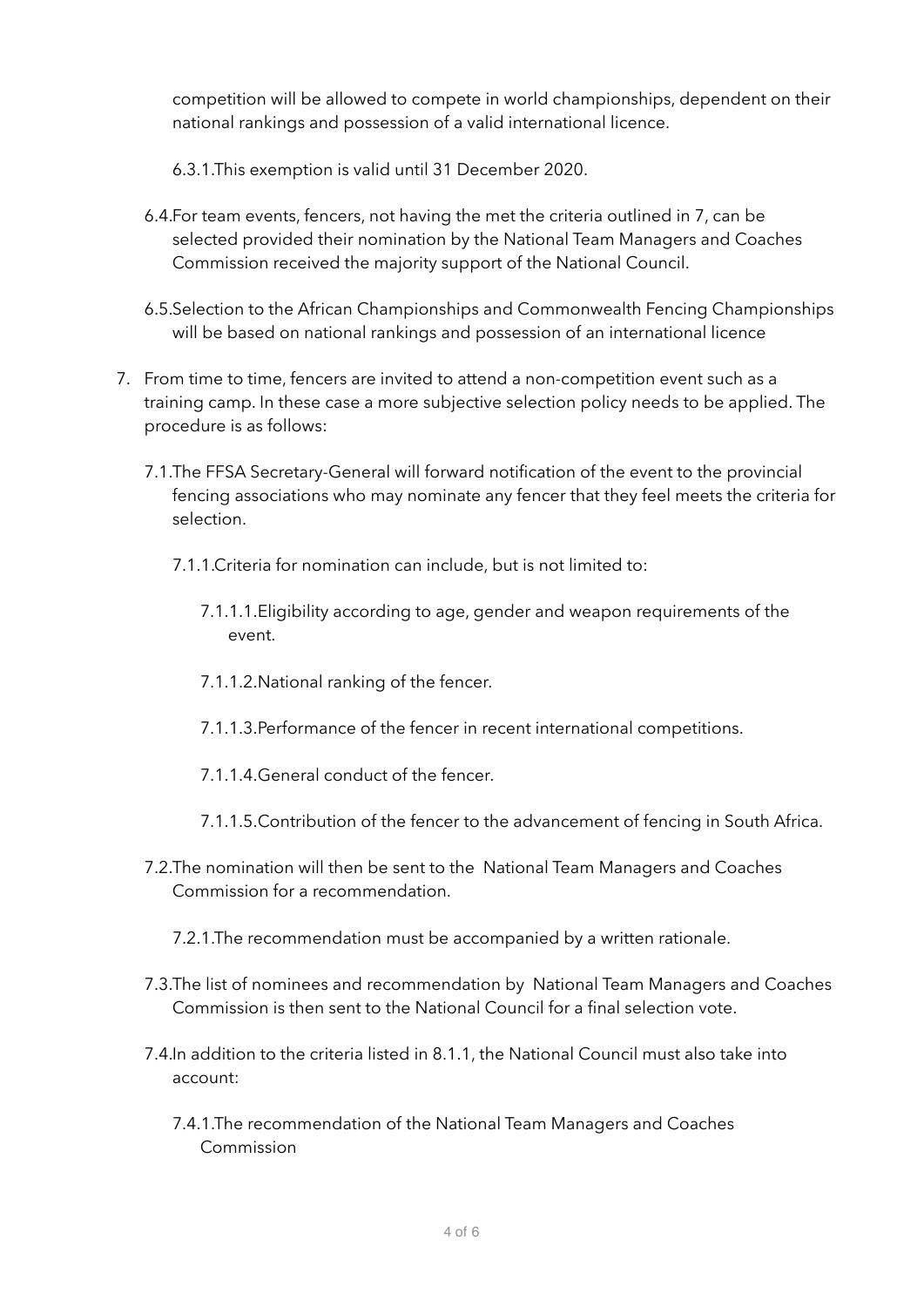7.4.2.

- 7.5.The decision of the National Council is final.
	- 7.5.1.The FFSA Secretary-General or relevant team manager will then notify the successful candidate of their selection.
	- 7.5.2.The FFSA Secretary-General or relevant team manager will inform the other candidates that their nomination was not successful.
- 8. Selection of foreign-based South African fencers.
	- 8.1.Foreign-based South African fencers are eligible for selection under 4 and 5 provided they:
		- 8.1.1.Hold a valid FFSA fencing licence.
		- 8.1.2.Have advised the FFSA team management and the FFSA Secretary-General in writing before the start of the international fencing calendar that they are available for selection.
	- 8.2.Foreign-based South African fencers may substitute three of their four best results as identified in 4.2 with international results.
	- 8.3.The international results need to come from competitions approved by the FFSA National Council as acceptable for inclusion. FFSA will publish the criteria that it uses for assessment of international competitions on the FFSA website.
		- 8.3.1.Excluded from the list of competitions will be any competition requiring a national team selection, such as a zonal championship, world championship or Commonwealth championship.
	- 8.4. Fencers need to submit details of an international competition they intend competing in at least two months before the commencement date of the competition. Details to be communicated to the FFSA team management and the FFSA Secretary-General.
	- 8.5. Results in approved international competitions will be awarded points determined by FFSA.
		- 8.5.1.The maximum number of points awarded to a fencer for a result in a foreignbased tournament may not exceed the maximum number of points earned in a South Africa national ranking competition.
		- 8.5.2.The awarded points for international competitions will be published on the FFSA website for reference.